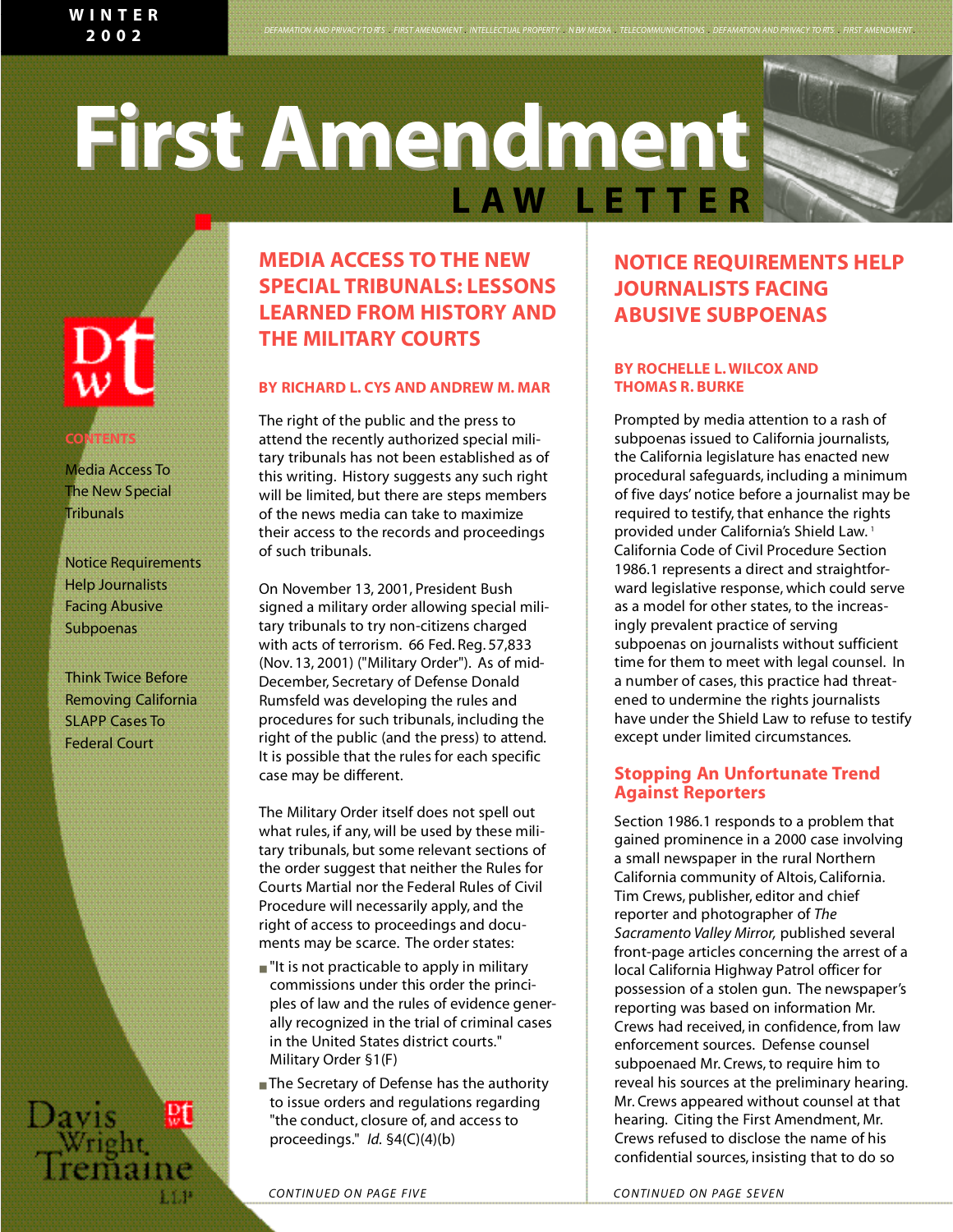# **THINK TWICE BEFORE REMOVING CALIFORNIA SLAPP CASES TO FEDERAL COURT**

**OPERTY: NEW MEDIA: TELECO** 

#### **BY JEAN-PAUL JASSY AND GIALISA WHITCHURCH**

Unless there is a compelling reason to remove a case to federal court, defendants who plan to file a special motion to strike under California's anti-SLAPP statute, C.C.P. § 425.16, should stay in state court. Defendants *can* file anti-SLAPP motions in federal court, but for a variety of reasons defendants should strongly consider keeping SLAPP cases in state court:

- $\blacksquare$  Unlike state court, there is no automatic stay of discovery once a special motion to strike is filed in federal court.
- $\blacksquare$  The federal courts have not addressed whether the automatic right to appeal exists if a special motion to strike is denied.
- $\blacksquare$  According to one federal court, Section 425.16 cannot be used to strike federal question claims in federal court.
- $\blacksquare$  A federal judge may not have prior experience with the objectives of Section 425.16.
- It is uncertain whether, in federal court, defendants have a full 60 days from service of the complaint to file a special motion to strike without leave of court.

#### **No Discovery Stay in Federal Court**

California's anti-SLAPP statute (California Code of Civil Procedure § 425.16) was enacted to assure prompt dismissal of lawsuits that would chill one's right to free speech through costly, time-consuming litigation. This statute permits a special motion to strike any cause of action arising from any act of the person in furtherance of his "right of petition or free speech under the United States or California Constitution in connection with a public issue . ..." C.C.P. § 425.16(b). In 1997, reacting to court rulings that did not go far enough to quash lawsuits that targeted free speech rights, the Legislature amended the statute to ensure that it "shall be construed broadly."<sup>1</sup>

Due to a recent Ninth Circuit opinion, *Metabolife Int'l., Inc. v. Wornick, 264 F.3d 832* (9th Cir. 2001), it is especially important for SLAPP defendants to pause before removing to federal court. The Ninth Circuit adopted a lower court's decision that the early-filing provision and automatic discovery stay of California's anti-SLAPP statute directly conflict with the right of discovery available under Federal Rule of Civil Procedure 56

When a defendant meets its initial burden under Section 425.16(b) of showing that the anti-SLAPP statute applies to a plaintiff's complaint, the statute requires dismissal unless the plaintiff can show by competent and admissible evidence that he probably will prevail on his claims.<sup>2</sup> As an additional deterrent to filing lawsuits that would chill a person's right to free speech, a prevailing defendant will recover fees and costs under section  $425.16(c)$ . Consistent with the intent to protect defendants from burdensome legal expenses to defend meritless lawsuits, a special motion to strike can be brought without leave of court, early in the lawsuit (60 days after service of the complaint), and all discovery is stayed upon filing of the motion unless good cause for discovery is demonstrated.

In light of the Ninth Circuit decision in *Metabolife*, however, the subsection of the anti-SLAPP statute that stays discovery – probably the most effective mechanism for limiting a defendant's expenses - will not protect defendants when a SLAPP suit is being litigated in federal court.

The anti-SLAPP statute is relatively new to federal courts. In 1999, in a case of first impression, the Ninth Circuit found that Section 425.16 may apply in federal court. United States v. Lockheed Missiles & Space Co., 171 F.3d 1208, 1218 (9th Cir. 1999). The court analyzed the issue by asking whether the provisions allowing the special motion to strike and feeshifting would result in a "direct collision" with the Federal Rules of Civil Procedure. The court found no direct collision with federal rules because a litigant could bring other federal motions – such as a motion to dismiss or a motion for summary judgment – in addition to a special motion to strike. Under an *Erie* analysis, the court found that, if the statute were not applied in federal court, a SLAPP plaintiff would have considerable incentive to "shop for a federal forum" while a SLAPP defendant would find "considerable disadvantage" in a federal proceeding.

DWT's Communications, Media and Information Technologies Department is experienced in the full range of legal issues facing the media, telecommunications, technology and related industries. Our attorneys assist broadcasters, publishers and journalists in all aspects of media law, including pre-publication review, access to courtrooms and public records, newsroom subpoenas and defamation,and invasion of privacy defense. We provide counseling, regulatory, business and litigation services for national and regional clients in the telecommunications, entertainment and computer industries and our First Amendment and intellectual property lawyers represent advertisers nationwide.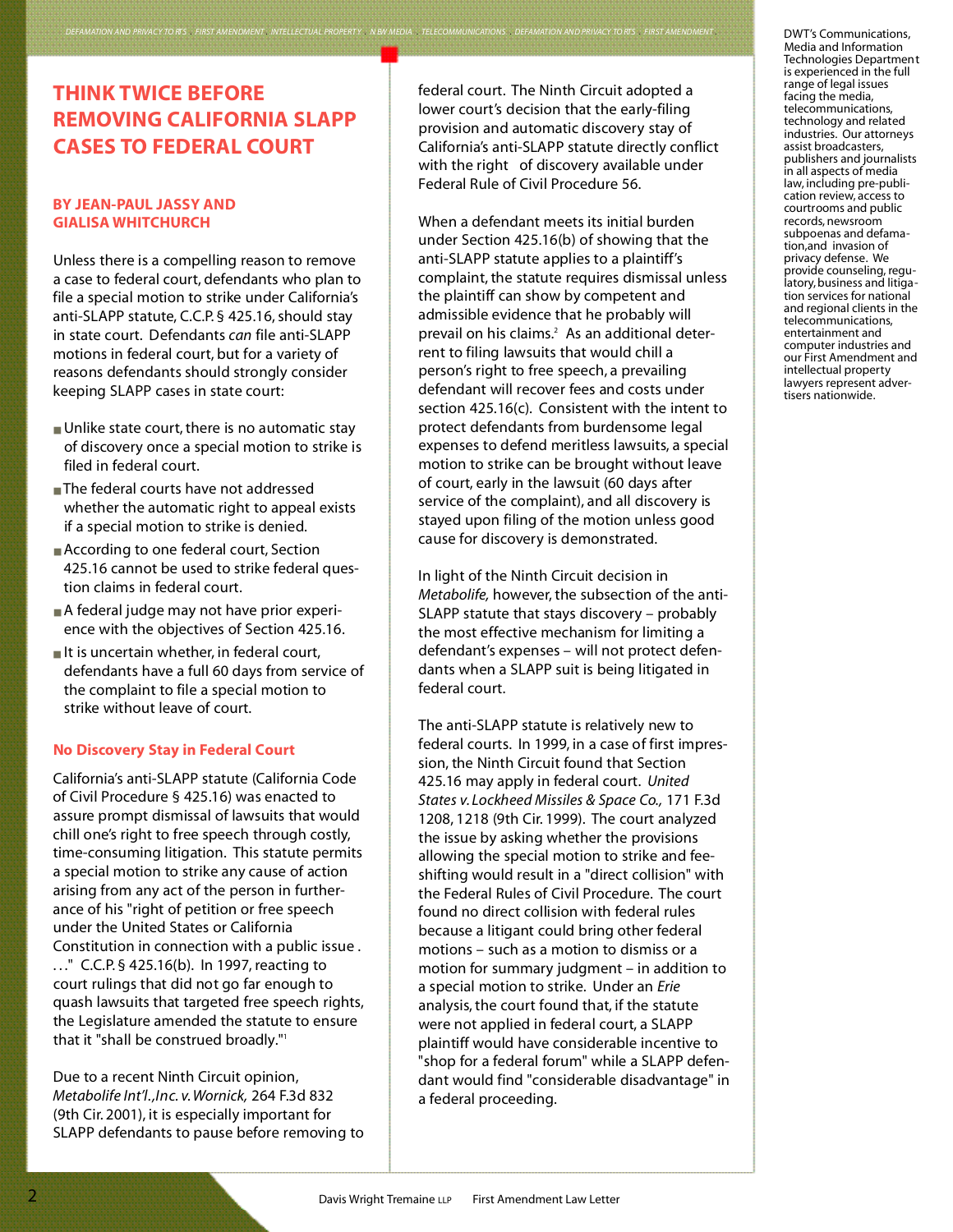Subsequently, a district court read *Lockheed* narrowly, as applying only to the right to bring anti-SLAPP motions in federal court and to the statute's fee-shifting provision. In *Rogers v*. *Home Shopping Network, 57 F. Supp.2d 973, 979* (C.D. Cal.1999), Judge Pregerson refused to apply the "discovery-limiting aspects" of the anti-SLAPP statute, finding that the purpose of Section 425.16 conflicted with the purpose of Federal Rule of Civil Procedure 56. The court based its ruling on the tension between Section 425.16's limits on discovery and the policy under Rule 56 of favoring discovery to facilitate motions for summary judgment. The court noted that, as a general rule, procedural state laws are not to be used in federal court because they directly collide with federal laws. In the absence of a direct collision, the court must make a decision under an *Erie* analysis whether to follow state or federal law. However, because the early filing of an anti-SLAPP motion combined with the automatic stay of discovery "collided" with "discoveryallowing aspects" of Rule 56, the court found an *Erie* analysis unnecessary.

In *Metabolife*, the Ninth Circuit adopted the *Rogers* court's reasoning. In finding that Sections  $425.16(f)$  and (g) were procedural matters in direct collision with the federal rules, the Ninth Circuit side-stepped formulating an analysis under the *Erie* doctrine. The Ninth Circuit found that a procedure testing the plaintiff's evidence "before the plaintiff has completed discovery" conflicts with Rule 56. Although the anti-SLAPP statute permits discovery when it is necessary to decide the merits of that motion, the *Rogers* court objected to the statute's making discovery "an exception, rather than the rule," whereas the federal rules ensure adequate discovery before summary judgment can be considered.

The Ninth Circuit, however, just as easily could have followed its own rationale in *Lockheed.* which found that the special motion to strike and the availability of fees and costs did not conflict with federal law, and could be applied in federal court under an *Erie* analysis. First, the statute's early filing requirement and discovery stay do not necessarily conflict with Rule 56's " discovery-allowing aspects." Both the federal rule and the state statute mandate that discovery be allowed if necessary to overturn the respective motions. As intended by the legislature when it enacted Section 425.16,

the automatic stay on discovery prevents SLAPP defendants from having to respond to expensive and burdensome discovery requests until after the anti-SLAPP motion has been decided – *i.e.*, until after a determination has been made that plaintiff's case has merit. The *Metabolife* decision contravenes the express purpose of the statute by precluding a defendant from obtaining relief from the burden and expense of discovery pending a determination of an anti-SLAPP motion. *Especially* where a lawsuit is designed to chill the expression of free speech, a plaintiff has an interest in forcing defendants to spend money on discovery. This certainly could encourage plaintiffs to "forum shop," contrary to the policy behind the *Erie* doctrine, and the *Metabolife* decision will likely increase the occurrence of SLAPP suits brought in federal court.

MATION AND PRIVACY TO RIS. THIST AMENDMENT. INTELLECTUAL PROPERTY. NAN MEDIA . TELECOMMUNICATIONS. DEFAMATION AND PRIVACY TO RIS. THIST AMENDMENT.

In addition, the unavailability of the discovery stay in federal court will permit non-residents of California to have the advantage of suing in California federal court on diversity grounds, while residents of California are not afforded this same opportunity. The fact that all subsections of California's anti-SLAPP statute do not apply equally in state and federal court gives non-resident plaintiffs a distinct advantage over resident plaintiffs: they are entitled to discovery from defendant while resident plaintiffs are not. Arguably, this can result in inequitable administration of the anti-SLAPP statute. Thus, while the Ninth Circuit adhered to the "discovery-allowing aspects" of Federal Rule of Civil Procedure 56, it seemed to disregard the broader policy of deterring lawsuits brought to chill a person's constitutional right to free speech.

#### **Other Disadvantages to Federal Court**

The Ninth Circuit's decision in *Metabolife* highlights the biggest pitfall to litigating California SLAPP cases in federal court. There are, however, other issues to consider, and even more reasons to hesitate before removing a SLAPP case. For example, with almost no analysis, one district court concluded that the anti-SLAPP statute does not apply to federal question claims in federal court. Globetrotter *Software, Inc. v. Elan Computer, Inc., 63 F.Supp.2d* 1127, 1130 (N.D. Cal.1999).

**CONTINUED ON NEXT PAGE**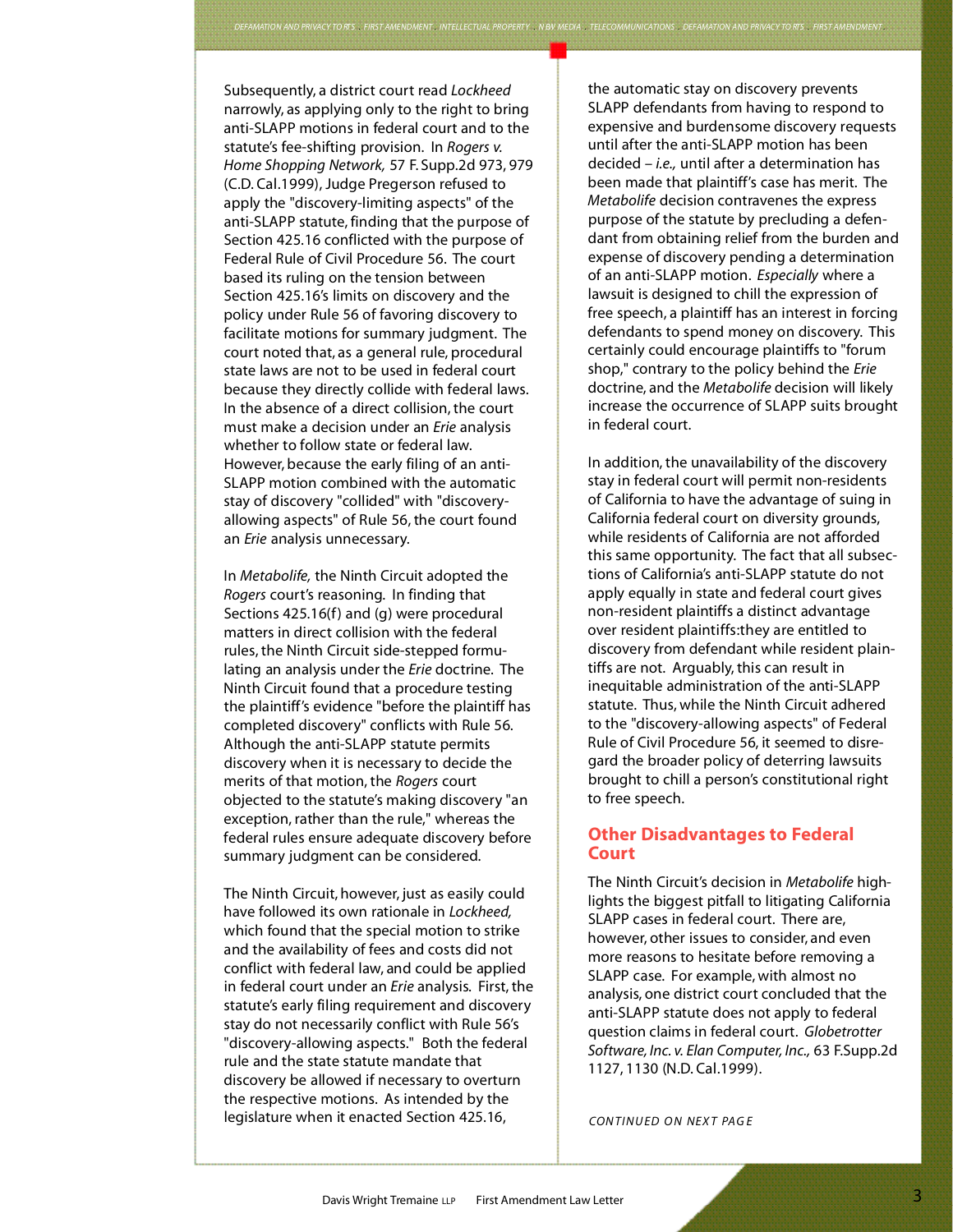#### **REMOVAL OF SLAPP CASES** *C O NT I N U E D F R O M P R E V I O U S PAG E*

Another area of uncertainty is how federal courts will treat appeals under the statute. Section 425.16(j) guarantees a right of appeal if a moving party's special motion to strike is denied. No reported federal decisions address the issue. It is possible a federal court could deem the right to appeal to conflict with the federal rules governing appellate procedure.

FAMATION AND PRIVACYTO RIS . FIRST AMENDMENT . INTELLECTUAL PROPERTY . . N EW MEDIA . . TELECOMMU

Moreover, it is less likely that a federal judge will have prior experience with the objectives of Section 425.16. There are dozens of published opinions from California's appellate courts, reflecting a history of Section 425.16 analysis that dates back to the statute's inception in 1992. In contrast, there are fewer than ten published federal decisions, at the trial and appellate levels combined, that discuss Section 4 2 5 . 1 6 .

Among its other procedural analyses, the Ninth Circuit in *Metabolife* ruled that Section  $425.16(f)$  – which provides that an anti-SLAPP motion may be filed within 60 days of service of the complaint without leave of court – "directly collides" with the Federal Rules of Civil Procedure. *Metabolife*, 264 F.3d at 846. In context, the Ninth Circuit's obvious concern was that a special motion to strike could be filed "immediately" to stop discovery, but the so-called "direct collision" with the federal rules makes the deadline for filing a special motion to strike without leave of court uncertain. The uncertainty is apparent in *Metabolife* itself, which incorrectly states that Section 425.16(f)'s 60-day limit runs from the *filing* of the complaint; but, according to the statute, the 60day limit runs from *service* of the complaint.<sup>3</sup> On the one hand, this uncertainty could benefit defendants inasmuch as there may be no set deadline. On the other hand, the uncertainty could lead to more adverse federal rulings, further limiting the application and availability of the anti-SLAPP statute.

A few other federal published and unpublished decisions indicate that federal court can, with respect to certain SLAPP issues, be as advantageous a forum as state court. In an unpublished 1999 opinion, the Ninth Circuit applied Section 425.16 to individual causes of action, reflecting a pro-defendant stance in an area where California Courts of Appeal have been divided.<sup>4</sup> Moreover, the same unpublished decision rejected a trial court's across-theboard cut in the prevailing defendants' fee

request.<sup>5</sup> Indeed, federal courts apply the m and atory fee-shifting in Section  $425.16(c)$ even where the special motion to strike is technically moot, but must be heard as a precursor to a fee award. $6$ 

Despite these examples, from the moving party's perspective there are no procedural advantages – but there are numerous disadvantages – to removing a SLAPP lawsuit to federal court.

<sup>1</sup> C.C.P. § 425.16(a); see Briggs v. Eden Council, 19 Cal.4th 1106,1120-21,969P.2d 564, 81 Cal.Rptr. 2d 471(1999).

<sup>2</sup> See Marcias v. Hartwell, 55 Cal. App. 4th 669, 675, 64 Cal. Rptr. 2d 222 (1997).

<sup>3</sup> Id. Cf. Globetrotter Software, 63 F.Supp.2d at 1129 (ruling that 60-day limit ran from filing of amended complaint).

<sup>4</sup> Frias v. Los Angeles County Metro. Trans. Auth, 176 F.3d 482 (Table), 1999 WL 273152 at \*1 (9th Cir. 1999). Compare *ComputerXpress, Inc. v. Jackson, 93 Cal. App. 4th 993, 113 Cal.* Rptr. 2d 625 (2001) (allowing special motion to strike individual causes of action) and *Shekter v. Financial Indemnity* Co., 89 Cal. App. 4th 141, 150, 106 Cal. Rptr. 2d 843 (2001) (same) with M.G. v. Time Warner, 89 Cal. App. 4th 623, 637, 107 Cal.Rptr. 2d 504 (2001) (imputing probability of success on one claim to others without analysis).

<sup>5</sup> Frias, 1999 WL 273152 at \*2.

<sup>6</sup>*Se e, e. g. ,e Cash Te c h n o l og i e s, I n c. v. Gu a g l i a rd o,* 1 2 7 F. Supp. 2d 1069, 1084-85 (C.D. Cal. 2000).

*Jean-Paul Jassy* is an associate in DWT's Los Angeles office. He focuses his practice on media litigation,including defamation, court access, copyright, false advertising, right of publicity and invasion of privacy.

*Jean-Paul* can be reached (213) 633-6832 or jpjassy@dwt.com.

*Gialisa E. Whitchurch* is an associate in DWT's Los Angeles office. Gialisa focuses her practice in communications, media and information technologies. She is currently working on several First Amendment issues from defamation claims to advertising to requests made under the Freedom of Information Act. She also has broad experience in labor and employment law, intellectual property issues and general litigation.

*Gialisa* can be reached at (213) 633-6866 or gialisawhitchurch@dwt.com.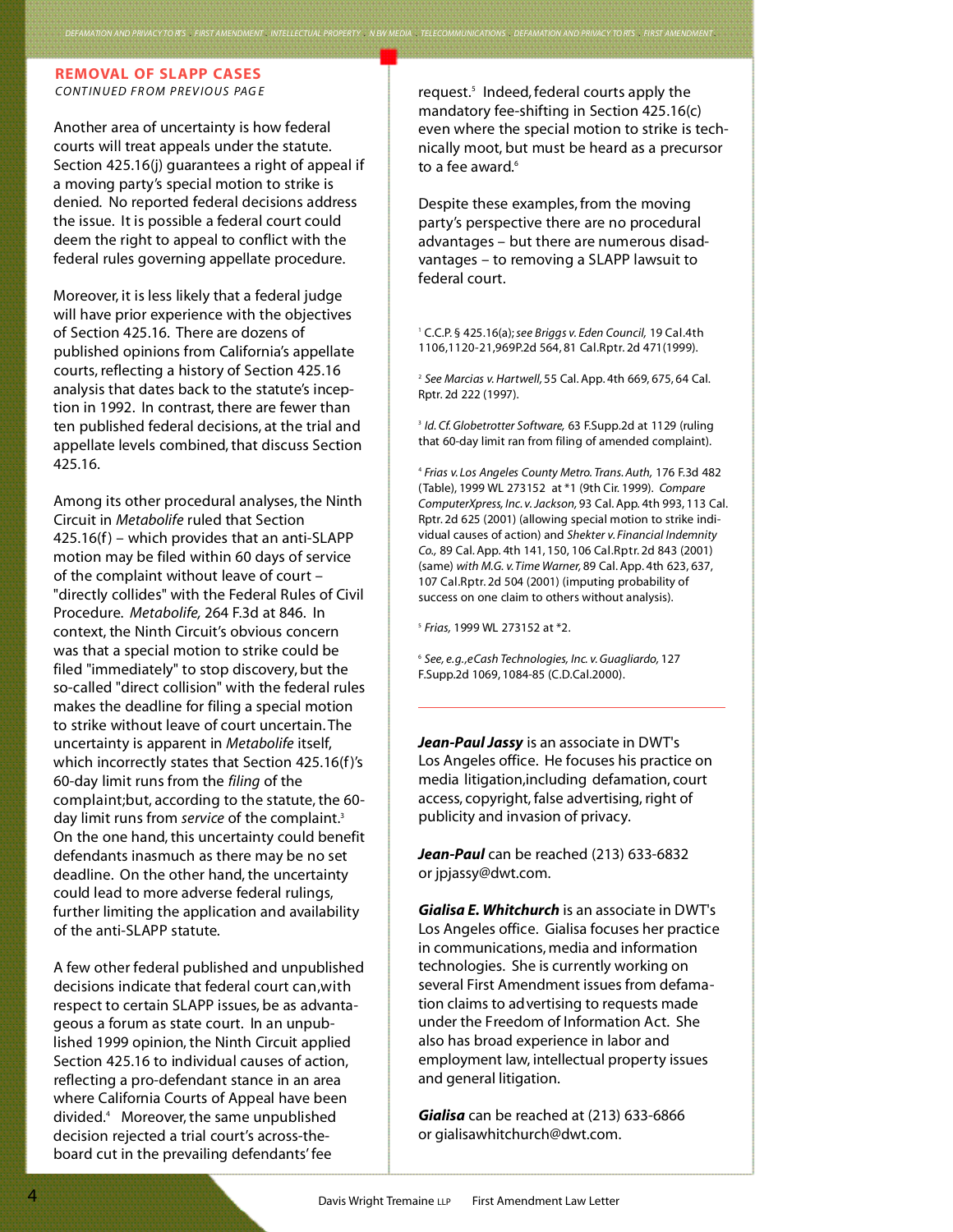For more information on DWT's Communications, Media and Information Technologies Department, contact your DWT attorney at any of our offices below or call us on our toll-free client line at:

**(877) 398-8415**

**Anchorage, AK** (907) 257-5300

**Bellevue, WA** (425) 646-6100

**Honolulu, HI** (808) 538-3360

**Los Angeles, CA** (213) 633-6800

**New York,NY** (212) 489-8230

**Portland, OR** (503) 241-2300

**San Francisco, CA** (415) 276-6500

**Seattle,WA** (206) 622-3150

**Washington,DC** (202) 508-6600

**Shanghai, China** 011-86-21-6279-8560

or visit our website at **www.dwt.com**

#### **ACCESS TO TRIBUNALS CONTINUED FROM PAGE ONE**

■ "An individual subject to this order does not have a right to seek a remedy in any other tribunal, such as state or federal court, courts of a different nation, or an international court." *Id.* §7(B)(2)(i)-(iii).

.<br>DEFAMATION AND PRIVACY TO RTS. FIRST AMENDMENT. INTELLECTUAL PROPERTY. NEW MEDIA. TELECOMMUNICATIONS. DEFAMATION AND PRIVACY TO RTS. FIRST AMENDMENT

While many of the specifics of these proceedings are unknown, they likely will be quite different from civilian and traditional military trials. The military tribunals will feature a panel of judges, not a jury, to decide guilt or in no cence and the sentence, including the death penalty. Convictions may not require a unanimous vote, only a two-thirds majority, and the tribunals could convict on an evidentiary standard less stringent than "beyond a reasonable doubt." The military tribunals only apply to non-U.S. citizens, but may apply even if the individual is a resident alien. Therefore, it is possible that a U.S. citizen living abroad who is suspected of acts of terrorism may be tried in one of the existing (civilian or military) courts, while a non-citizen living in the U.S. may be tried before a military tribunal.

## **A Brief History of Secret Military Tribunals**

The United States actually has a storied, if relatively unknown, tradition of using secret military tribunals. As early as the Revolutionary War, military tribunals were used to prosecute individuals accused of spying on the United States. The practice continued in the Civil War and World War II.<sup>1</sup>

The Supreme Court has acknowledged the constitutionality of military tribunals. During World War II, the Roosevelt administration used military tribunals to secretly try and convict a group of German agents accused of entering the United States illegally with explosives and the intent to commit acts of terrorism. In 1942, the Supreme Court upheld their convictions in *Ex parte Quirin*,  $317$  U.S. 1 (1942), and six of the eight agents were ultimately executed.

However, there are limits to the power of the executive and legislative branches to use or authorize military tribunals. In 1866, the Supreme Court held that military tribunals could only try civilians – in this case, a U.S. citizen – if the civil courts are actually closed

and it is impossible to administer criminal justice. *Ex parte Milligan*, 71 U.S. 2 (Wall) (1866).<sup>2</sup> Milligan's other significant limitations were that martial law may only be declared by Congress, military tribunals may only be used during wartime, and decisions of military tribunals are subject to judicial review. During World War II, both local governments and the federal government implemented military tribunals. In Hawaii, authorities closed the traditional courts, declared martial law, and used military tribunals to prosecute ordinary civilian crimes, including securities fraud and assault. The Supreme Court found this unconstitutional be cause martial law did not allow the elimination of civilian courts in favor of military tribunals. Duncan v. Kahanamoku, 327 U.S. 403 (1946).

*Quirin* does not necessarily support President Bush's Military Order because the case is distinguishable in several ways. First, *Quirin* involved the trial of individuals who entered the country illegally. Second, the court upheld the rights of the accused to judicial review. Third, citing *Milligan*, the Supreme Court noted Congress formally had declared war and expressly authorized military trials for acts "against the law of war." In the current campaign against terrorism, Congress has not declared war, calling into question the President's authority to create military tribunals. Any authority the President has with regard to military powers is generally shared with the legislative branch. Congress, not the President, is empowered by the Constitution, Article I, Section 8, "[t]o make Rules for the Government and Regulation of the land and naval forces." The Military Order is not limited to individuals accused of entering the United States as spies or terrorists, and it provides no right to judicial review.

## **Access to Military Courts**

Because it is unclear if the press will have access to military tribunals, a discussion of the existing military court system may be in structive. Courts-martial are presumptively open to the public, but there is no right to camera, photoj ournalism, or radio access.<sup>3</sup>

The media has access rights based on military court rules and the First Amendment. Rule for Courts-Martial 806(b) states courts are presumptively open to the public, unless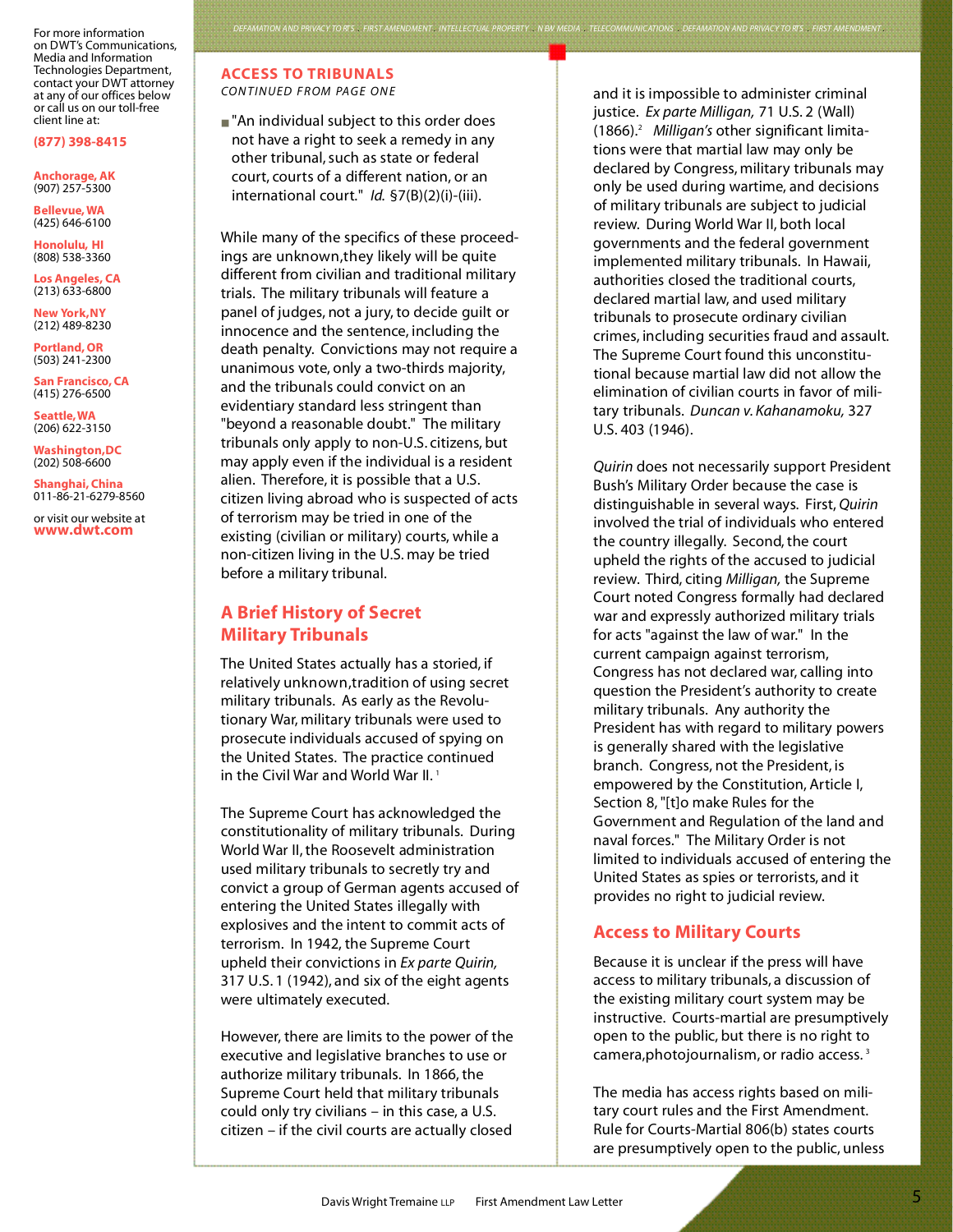## **ACCESS TO TRIBUNALS**

*CO NT I N U E D F R O M P R E V I O U S PAG E*

certain exceptions apply. The most relevant ground for closure is introduction of classified information. Military Rule of Evid. 505(j). If the decision to close is supported by individual findings, is narrowly tailored, and protects compelling government interests, as a general matter, closure to protect classified information is possible. United States v. *Grunden, 2 M.J.* 116 (C.M.A. 1977). Closure should not be greater than necessary: military courts have held that a witness testifying in part to classified information requiring closure should testify in open court during the remainder of his or her testimony. *Id.* at 123.

The media also have First Amendment rights of access to military trials. "It is clear that the general public has a qualified constitutional right under the First Amendment to access to criminal trials." *ABC, Inc. v. Powell, 47 M.J.* 363, 365 (1997); *U . S . v. S co t t,* 48 M.J. 663 (Army Ct. Crim. App. 1998). The press has standing to complain if access is denied. ABC, 47 M.M. at 365.

There is no indication, however, that these rules or the First Amendment right will apply to tribunals established under the Military Order. The Supreme Court held it unconstitutional to bar all access at all times, but this holding may be limited to the federal court system and not military courts or the military tribunals. Globe Newspapers v. Superior Court, 457 U.S. 596 (1982). None of the Supreme Court cases involving special military tribunals addresses whether the proceedings must be open to the public, but there is some historical precedent for access. Towards the end of the Civil War, military tribunals were established to try the alleged conspirators to President Abraham Lincoln's assassination. The proceeding initially was closed. Reporters complained about their lack of access to witness General Ulysses S. Grant. Grant arranged for a meeting with President Andrew Johnson, and the tribunals were opened to the public and press the following day. $4$ 

## **Access to Military Records: Media Action Steps**

Military court rules and the First Amendment also provide for access to judicial records.<sup>5</sup> Because the procedures for tribunals permitted under the Military Order have not yet been made public, it is difficult to ascertain the potential for journalists and media organizations to gain access to proceedings. Since these proceedings may occur outside of the United States, or even on aircraft carriers or military bases, it may be logistically difficult to obtain access even if the proceedings were open to the public. Therefore, it may be best for news organizations to familiarize themselves with military court laws and procedures to obtain documents once the proceedings are over.

This procedure is less than clear. Because the tribunal documents may be classified, it is questionable whether the Freedom of Information Act will be useful. Also, because military attorneys likely will represent both the government and the defendant,<sup>6</sup> there may not be any party willing to give reporters access to records or to offer accounts of the proceedings, even on an "off the record" basis.

In general, there is a First Amendment right of access to judicial records in courts-martial trials.<sup>7</sup> Military judges are required to consider if sealing a particular record meets the compelling interest, specific finding, and narrow tailoring prongs of the traditional First Amendment analysis. Moreover, there is a limited common law access right to court records, but the procedure for obtaining such records is unclear. FOIA and the Privacy Act do not apply to federal court or courts-martial records while the proceedings are on-going.<sup>8</sup> But because the armed services, in their capacity as federal agencies, maintain the records of courts-martial. FOIA and the Privacy Act may be used to obtain judicial records once a case ends. The problem is that a specific record may be subject to FOIA until the start of a proceeding, then not subject to disclosure because proceedings are on-going, and then subject to FOIA again once the proceedings end. Finally, the Department of Defense has multiple grounds, many particular to DOD, to deny FOIA requests, making access particularly difficult.

In sum, access to the newly authorized special military tribunals may be difficult to obtain. Media organizations should be prepared to marshal arguments for access based on the history and legal precedent discussed above. Ultimately, however, they may be served best by understanding how to access judicial records efficiently in order to analyze the proceedings, or at least their outcomes, after they have concluded.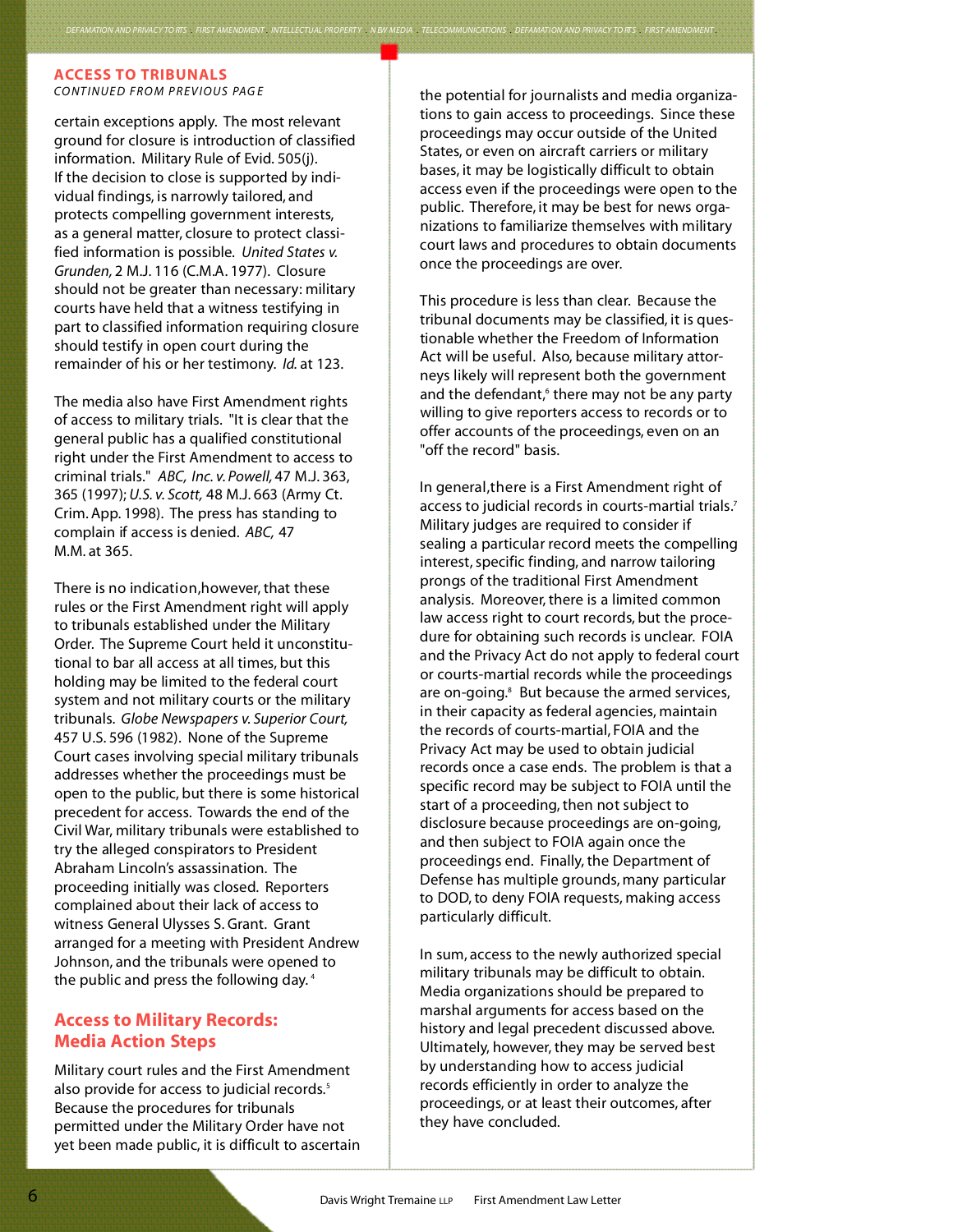<sup>1</sup> See generally Ex parte Quirin, 317 U.S. 1, 42 n. 14 (1942) (listing historical uses of military tribunals without juries).

<sup>2</sup> But see Mudd v. Caldera, 134 F. Supp. 2d 138, 146 (D.D.C. 2001) (in reconsidering a Civil War-era conviction, court found it proper for citizen charged with a "law of war violation" to be tried by military commission, even though civilian courts were open).

<sup>3</sup> See Rules for Courts-Martial 806(c); U.S. Court of Appeals for the Armed Forces, Rules of Practice and Procedure 41(a) (prohibiting photographing, televising, recording or broadcasting of hearings).

<sup>4</sup> James H. Johnston, Swift and Terrible, Wash. Post, Dec. 9, 2001 at F1.

<sup>5</sup> See Scott, 48 M.J. at 665. There is also a common law riaht of access to civilian court records, and this may apply to military court records. *Id.* at 666, *discussing Nixon v. Warner Communications, 435 U.S. 589, 599 (1978)* (establishing, in non-military case, common law rights in addition to First Amendment rights).

 $6$  This was true in the World War II secret military tribunals. See e.g., Quirin, 317 U.S. 1 (1942).

<sup>7</sup> United States v. Scott, 48 M.J. 663 (Army Ct. Crim. App. 1998) (setting aside judicial seal).

 $8$  Courts-martial are not agencies for the purpose of FOIA or the Privacy Act. 5 U.S.C.A. § 551(1)(B), (F) (2001); *but* see 5 U.S.C.A. § 552(a)(e)(4); Privacy Act System Notice Requirement Applies to Courts-Martial Files, Op. Defense Privacy Board, No. 32 (Armed services maintain records of courts-martial proceeding).

*Richard L. Cys* is partner-in-charge of DWT's Washington,D.C.office. While his role as partner-in-charge occupies a significant part of his time, Rick continues his litigation, communications and First Amendment law practice. He is experienced in complex commercial litigation, *qui tam cases,* FCC proceedings, First Amendment cases, and white collar criminal matters.

*Rick* can be reached at (202) 508-6617 or rickcys@dwt.com.

*Andrew M. Mar* is an associate in DWT's Seattle office and a member of the firm's Communications, Media and Information Technologies Department. Andrew's practice includes advising media clients on access issues.

*Andrew* can be reached at (206) 628-7694 or andrewmar@dwt.com.

#### **SUBPOENA NOTICE REQUIREMENTS CONTINUED FROM PAGE ONE**

DEFAMATION AND PRIVACY TO RTS . FIRST AMENDMENT . INTELLECTUAL PROPERTY . . NEW MEDIA . :TELECOMMUNICATIONS . :DEFAMATION AND PRIVACY TO RTS . .FIRST AMENDMENT .

would endanger their safety and livelihood and undermine his ability to effectively report on local law enforcement activities. The presiding judge, Tehama County Superior Court Judge Noel Watkins, took the position that defendant needed to know the name of the confidential sources – stating at one point that defendant was "only" asking Mr. Crews to reveal their identities. When Mr. Crews continued to refuse, Judge Watkins found him in "open contempt" and sentenced him to five days in the county jail. Mr. Crews was given 72 "judicial hours" to attempt to obtain a stay from the Court of Appeal, although this later was extended to allow Mr. Crews to pursue a review of the court's decision in four other courts.<sup>2</sup>

On short notice, Mr. Crews was able to gather compelling evidence that defendant had a number of alternative sources for the information he subpoenaed and that Mr. Crews' testimony would not materially assist the defense.<sup>3</sup> Nevertheless, Mr. Crews was unsuccessful in his requests for extraordinary relief. California's Court of Appeal and Supreme Court, the U.S. District Court for the Eastern District of California, and the Ninth Circuit Court of Appeals all refused to hear Mr. Crews' case on its merits before expiration of the stay of Judge Watkins' contempt order. On February 26, 2000, Mr. Crews reported to the Tehama County jail to serve a five-day contempt sentence. Later, he was served with a trial subpoena by defense counsel. In the end, defense counsel voluntarily agreed to withdraw the trial subpoena without a legal fight, but not until after Mr. Crews already had spent five days in jail and had incurred substantial interruption to the operations of *The Valley Mirror* as he fought his contempt sentence.<sup>4</sup>

## **The California Legislature's Response**

The California legislature took notice of Mr. Crews' ordeal and other recent examples of abusive journalist subpoenas. Assemblywoman Carol Migden introduced AB 1860, along with a legislative report declaring the bill " makes a number of *clarifications* relative to the rights of journalists under the media shield law. ..." The report discussed Mr. Crews' case and also stated, "[i]n a second case, a journalist faced fines of \$1,000 per day for exercising his shield law rights. ... In another case, a college newspaper journalist was subpoenaed into

**CONTINUED ON NEXT PAGE**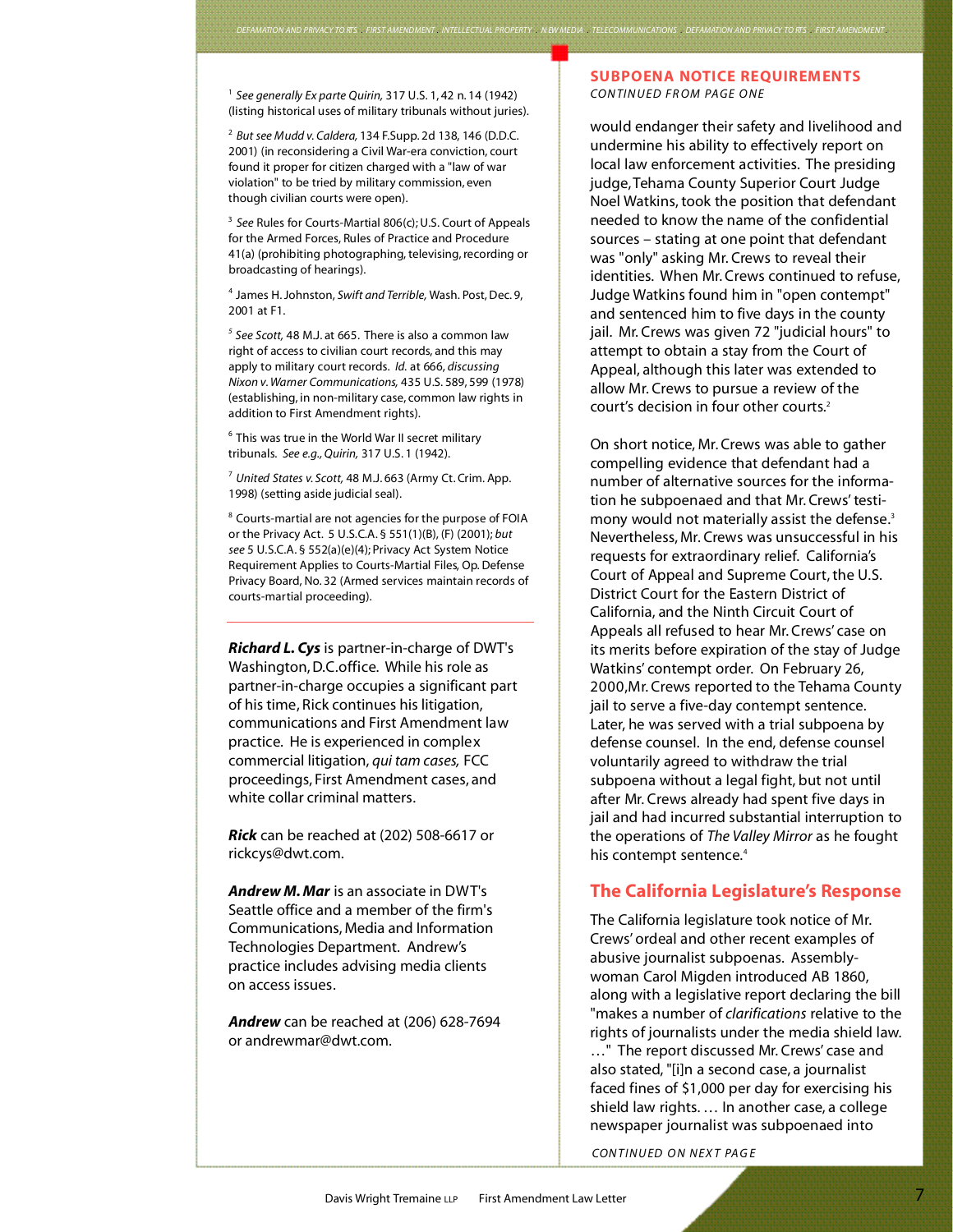#### **SUBPOENA NOTICE REQUIREMENTS CONTINUED FROM PREVIOUS PAGE**

court to testify and threatened with jail time if he did not turn over his confidential notes.... Each of these journalists would have been spared hours in court and thousands of dollars in attorney fees through this bill." The report went on to explain that,

Journalists are professional investigators. The main purpose of the shield law is to prevent government from making journalists its investigative agents and to prevent a journalist who is trying to cover the story from becoming part of the story (which makes them wholly unable to cover it). Increasingly, when a criminal case is news worthy, the first thing (not the last thing) defense attorneys do is subpoena any journalist who has covered the story. This has several negative impacts: (1) it makes journalists the unpaid investigators of the party's counsel; (2) it harms journalists' ability to gather information in the future (e.g., sources willing to be interviewed by a journalist on the condition of confidentiality will be unwilling to do so if they understand that the government can routinely violate that confidentiality agreement); and (3) it takes resources away from newsgathering. A reporter who becomes a witness is unable to cover the story. Additionally, successfully asserting one's constitutional shield law rights is expensive and time-consuming. Tim Crews' successful battle cost him five days in jail and legal fees of \$70,000.

The California legislature unanimously adopted the bill, and Governor Davis promptly signed it into law. Section 1986.1 is designed to prevent many of the procedural problems that result in a loss of the substantive rights protected by the Shield Law. It ensures that a journalist will not be deemed to have waived his or her Shield Law rights by – often inadvertently – divulging privileged information in response to a subpoena. It provides that, except in "exigent" circumstances," journalists must have at least five days' notice before being required to testify. Section 1986.1 also mandates that trial courts provide findings to support any infring ement they might make on the journalist's Shield Law rights. These requirements should – except in "exigent circumstances" – provide journalists with the time needed to retain counsel and fully evaluate their rights, and force trial courts to evaluate and balance the interests being asserted.

## **Procedural Protections Available In Other States**

A few other states have similar procedural mechanisms designed to protect the substantive rights conferred by their respective shield laws. For example, Louisiana's Shield Law protects a journalist's rights by providing that,

[A] person entitled to claim the qualified protection provided under the provisions of Subsection B of this Section to whom a subpoena is directed may, within ten days after the service thereof, or, on or before the time specified in the subpoena for compliance, if such time is less than ten days after service, serve upon the attorney designated in the subpoena written objection specifying the grounds for his objection. Once objection is made, the party serving the subpoena shall not be entitled to compliance except pursuant to an order of the court from which the subpoena was issued. The party serving the subpoena may, if objection has been made, move upon notice to the person who served the objection for an order compelling compliance with such subpoena after a hearing in conformity with the provisions of Subsection B of this Section and based upon the findings required therein.

La. Rev. Stat. § 1459(C). This statute provides a different mechanism for protecting the subpoenaed journalist's rights, but presumably would be an effective tool for the journalist. Once served with a subpoena, a journalist need only serve a written objection on the attorney who issued it, and specify the grounds for the objection. Such notice may be done without the assistance of counsel. The result is that with minimal effort, the journalist can buy some time by shifting the burden back to the party issuing the subpoena, who then must evaluate the need for the journalist's testimony and, if appropriate, file a noticed motion to obtain that testimony.

New Jersey offers a different approach for protecting journalist rights. Its Shield Law provides that:

Proceedings pursuant to this act shall take place before the trial, except that the court may allow a motion to institute proceedings pursuant to this act to be made during trial if the court determines that the evidence sought is newly discovered and could not have been discovered earlier through the exercise of due diligence.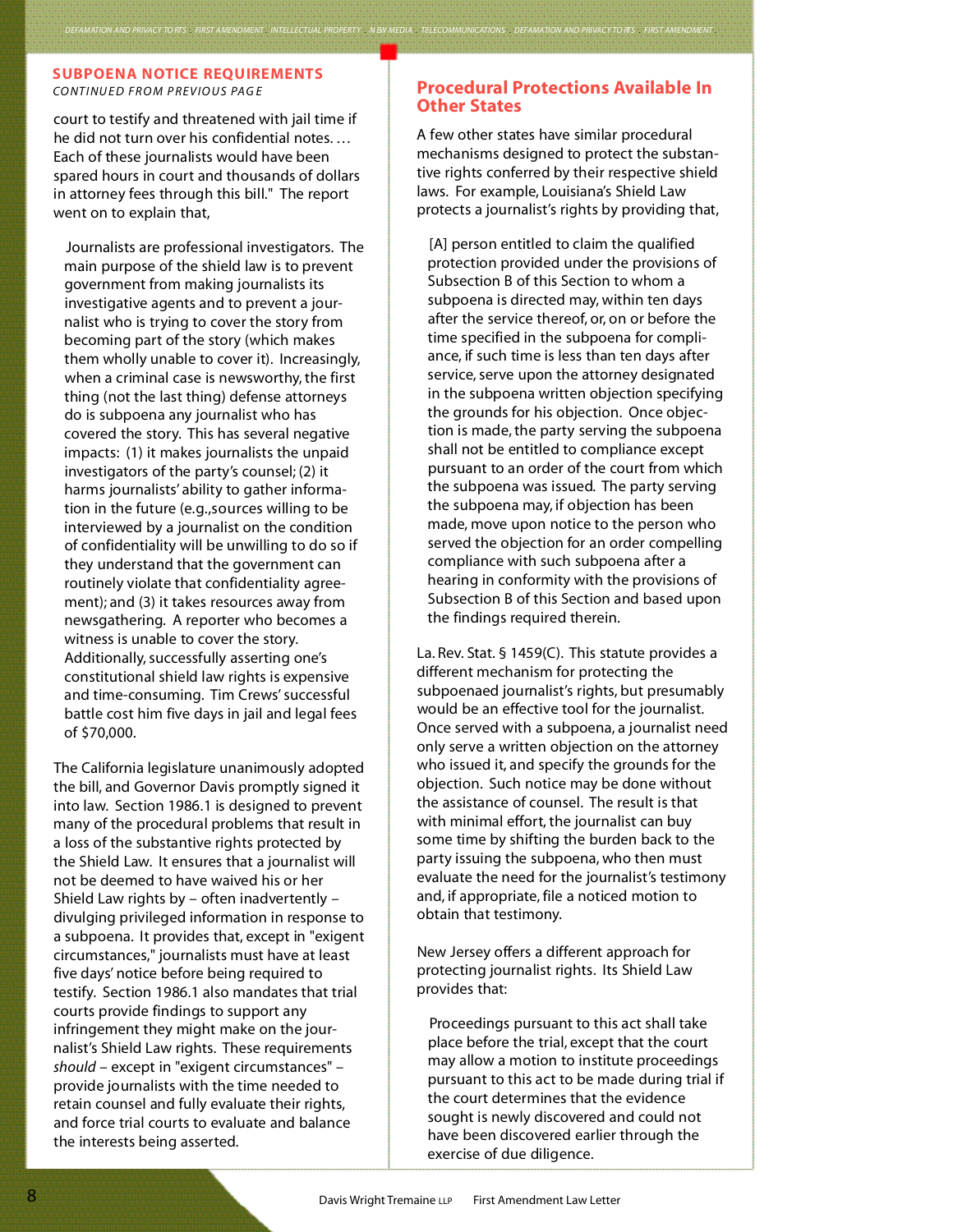#### **SUBPOENA NOTICE REQUIREMENTS CONTINUED FROM PAGE ONE**

N.J. Stat. Ann.2A:84A-21.2. The New Jersey statute also provides that,

The determinations to be made by the court pursuant to this section shall be made only after a hearing in which the party claiming the privilege and the party seeking enforcement of the subpoena shall have a full opportunity to present evidence and argument with respect to each of the materials or items sought to be subpoenaed.

N.J. Stat. Ann.2A:84A-21.3(c). In addition, the New Jersey statute establishes the burden of the party seeking to overcome the journalist's rights. N.J. Stat. Ann.2A:84A-21.3(b). Here, as with Louisiana's statute, a formal hearing must be held before the journalist's rights can be compromised. The journalist must be given the opportunity to present argument and legal authority to support his privilege claim, and the court is given specific criteria for evaluating those rights. Although New Jersey does not have a built-in delay for enforcement of the subpoena - as do California and Louisiana the requirement of a hearing and "a full opportunity to present evidence and argument" may effectively delay enforcement of the subpoena long enough to enable the journalist to retain counsel to protect his or her rights.

Tennessee's laws also feature a procedural mechanism designed to protect the substantive rights conferred by the Shield Law. In Tennessee, the Shield Law establishes an apparently absolute privilege against divulging information "procured for publication or broadcast," and then provides:

- (1) Any person seeking information or the source thereof protected under this section may apply for an order divesting such protection. Such application shall be made to the judge of the court having jurisdiction over the hearing, action or other proceeding in which the information sought is pending.
- (2) The application shall be granted only if the court after hearing the parties determines that the person seeking the information has shown by clear and convincing evidence that [the information is necessary in light of three enumerated factors].

Tenn. Code Ann. § 24-1-208(c). The Tennessee statute also places the burden on the party issuing the subpoena to move for an order compelling disclosure of the sought-after information. The journalist's privilege is absolute – and cannot be compromised – unless the issuing party establishes a compelling need for that information. Again, the result should be that the journalist has *some* time to consult with counsel and prepare a response to the subpoena.

## **A Success Story In California**

DEFAMATION AND PRIVACY TO RES. FIRST AMENDMENT. INTELLECTUAL PROPERTY . NEW MEDIA . TELECOMMUNICATIONS . DEFAMATION AND PRIVACY TO RES. FIRST AMENDMENT.

The initial experience of journalists under California's new statute indicates that its goal of protecting journalists from abusive subpoenas is being met. In our practice, at least two subpoenas have been withdrawn after counsel were alerted to the five day notice requirement. In another situation, in a rural court setting, the publisher brought section 1986.1 to the attention of the local bench and obtained assurances that in the future, its reporters would not be forced to testify, without counsel, on shortened notice.

One recent example demonstrates how effective section 1986.1 can be. In November, a prosecutor in a criminal case was interviewing the arresting officer a day before trial was scheduled to begin – as often happens in California's busy criminal law system – and learned for the first time that a local journalist had been on a ride-along with the police and had seen the defendant's arrest. The prosecutor promptly issued a subpoena to the reporter.

Counsel for the newspaper immediately referred the prosecutor to section 1986.1, and argued that the subpoena was invalid because the prosecutor failed to give the five days' notice required by the statute. The prosecutor – who had never seen section 1986.1 and did not know before counsel's letter that five days' notice was required – seized on the "exigent" circumstances" exception and convinced the presiding judge to schedule a hearing to determine whether section 1986.1 precluded is suance of the subpoena. The court continued the trial, which was scheduled to last only a few days, to take argument on the applicability of section  $1986.1$ .<sup>5</sup>

*CO NT I N U E D O N N E X T PAG E*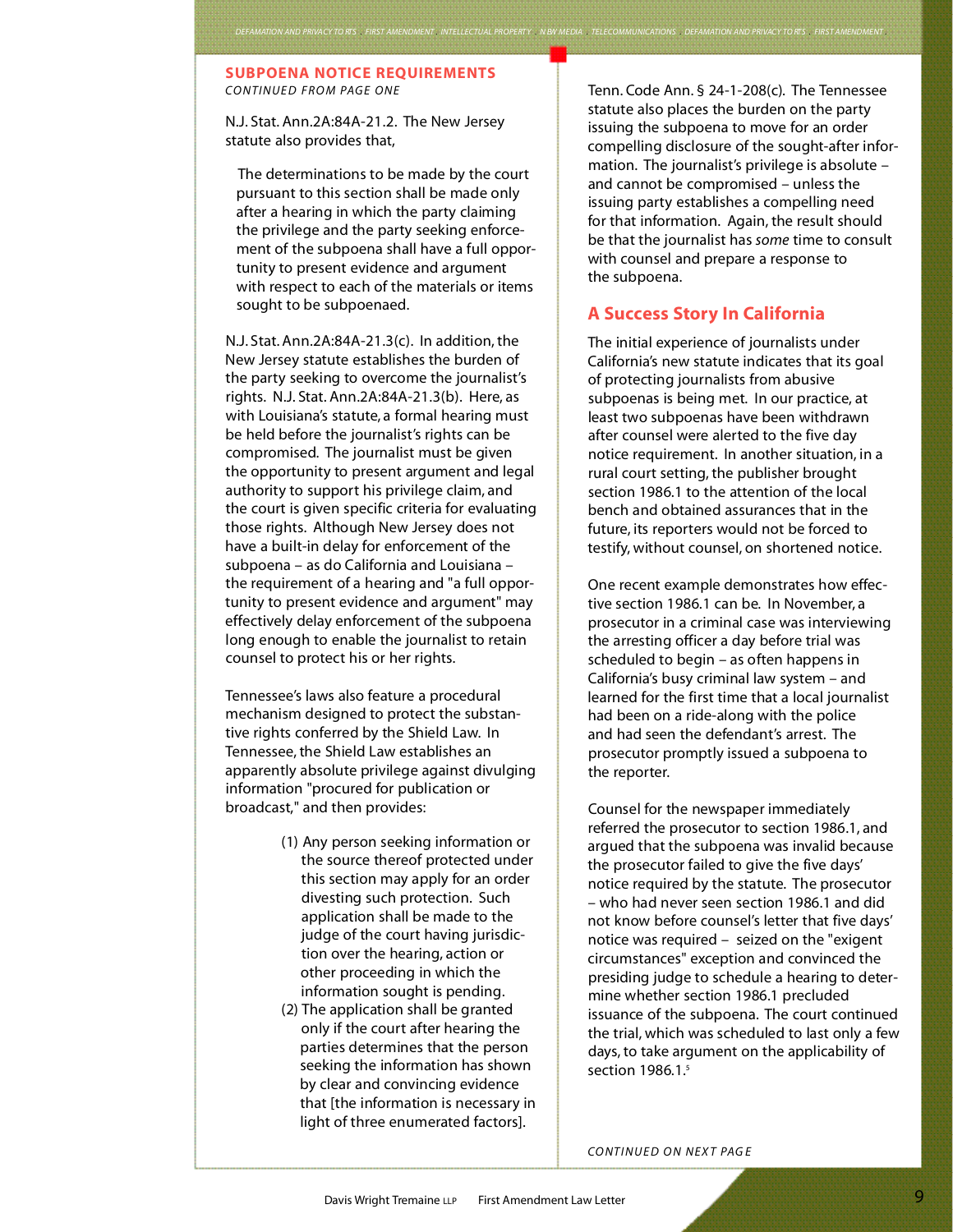#### **SUBPOENA NOTICE REQUIREMENTS CONTINUED FROM PAGE ONE**

At the hearing, the court found that the " exigent circumstances" exception did not apply. It held that exigent circumstances cannot exist if the arresting officer knows about the reporter and merely fails to relay that information to the prosecutor (which could effectively nullify the statute in California, given the busy schedules of prosecutors and their propensity to prepare their cases a few days, or less, before trial). Rather, exigent circumstances are circumstances – as defined in other areas of criminal law – that cannot be anticipated or prepared for, and which require an immediate response. The court found that the prosecutor's imputed knowledge (based on the arresting officer's knowledge), and his delay in preparing his case and interviewing the arresting officer, undermined any claim of exigent circumstances.

The court did, however, agree to the prosecutor's request that the trial be continued to allow him to subpoena the journalist on five days' notice. In the end, the prosecutor decided that the journalist's testimony was not worth the extra effort and delay, and elected to rest his case rather than hold the matter open the full five days.

The important role of section 1986.1 in this story is evident. Were it not for this statute, the journalist would have been required to appear for testimony on less than a days' notice. Although he certainly would have been represented by counsel when he appeared, it would have been difficult or impossible to fully brief the journalist's Shield Law rights on such short notice. In addition, the prosecutor would have had no incentive to evaluate his need for the journalist's testimony and no reason to voluntarily withdraw his subpoena. Section 1986.1 forced the prosecutor and the court to consider what the journalist's testimony offered to the prosecution, and whether that testimony was truly valuable. Other states, which undoubtedly have similar problems, should consider providing their journalists with protections like that offered by section 1986.1.

<sup>1</sup> California's Shield Law is embodied in Article I, section 2(b) of the California Constitution and section 1070 of the California Evidence Code. In virtually identical language, it provides persons connected with news organizations with an immunity from being held in contempt "for refusing to disclose the source of any information procured while so connected or employed for [public dissemination]... or for refusing to disclose any unpublished information obtained or prepared in gathering, receiving or processing of information for communication to the public."

<sup>2</sup> Mr. Burke was co-counsel to Mr. Crews in his efforts to obtain extraordinary relief and to obtain the withdrawal of the trial subpoena later issued by the defense.

<sup>3</sup> California's Shield Law is absolute in its terms. However, the California Supreme Court held that the Shield Law must yield to a criminal defendant's constitutional right to a fair trial and established a two-part test for evaluating the respective rights. See Delaney v. Superior Court, 50 Cal.3d 785, 789 P.2d 934, 268 Cal.Rptr. 753 (1990). First, the defendant must establish a "reasonable possibility the information will materially assist his defense." 50 Cal. 3d at 807-08. If the defendant makes this showing, the trial court then must balance a number of factors, including whether the information is confidential or sensitive, and whether there is an alternative source for the information. *Id.* at 809-811.

<sup>4</sup> In recognition of his efforts, Mr. Crews was awarded the 2000 Bill Farr Award from the California Society of Newspaper Editors and the Francis Frost Wood Courage in Journalism Award from Hofstra University, among other honors.

<sup>5</sup> Ms. Wilcox represented the newspaper at the hearing.

*Rochelle L. Wilcox,* a litigation associate in DWT's Los Angeles office, practices in the area of media law, defamation,invasion of privacy, newsgathering torts, access, and reporters' shield laws. In addition, Rochelle practices general business litigation,including contract disputes and fraudulent transactions.

*Rochelle* can be reached at (213) 633-6883 or rochellewilcox@dwt.com.

*Thomas R.Burke,* a partner in DWT's San Francisco office represents authors, journalists, publishers, broadcasters and website owners in libel,invasion of privacy and other contentrelated lawsuits. He regularly provides prepublication counseling and is experienced in all aspects of the law relating to newsgathering including defamation, privacy, shield laws and gaining access to public records and government proceedings.

*Tom* can be reached at (415) 276-6552 or thomasburke@dwt.com.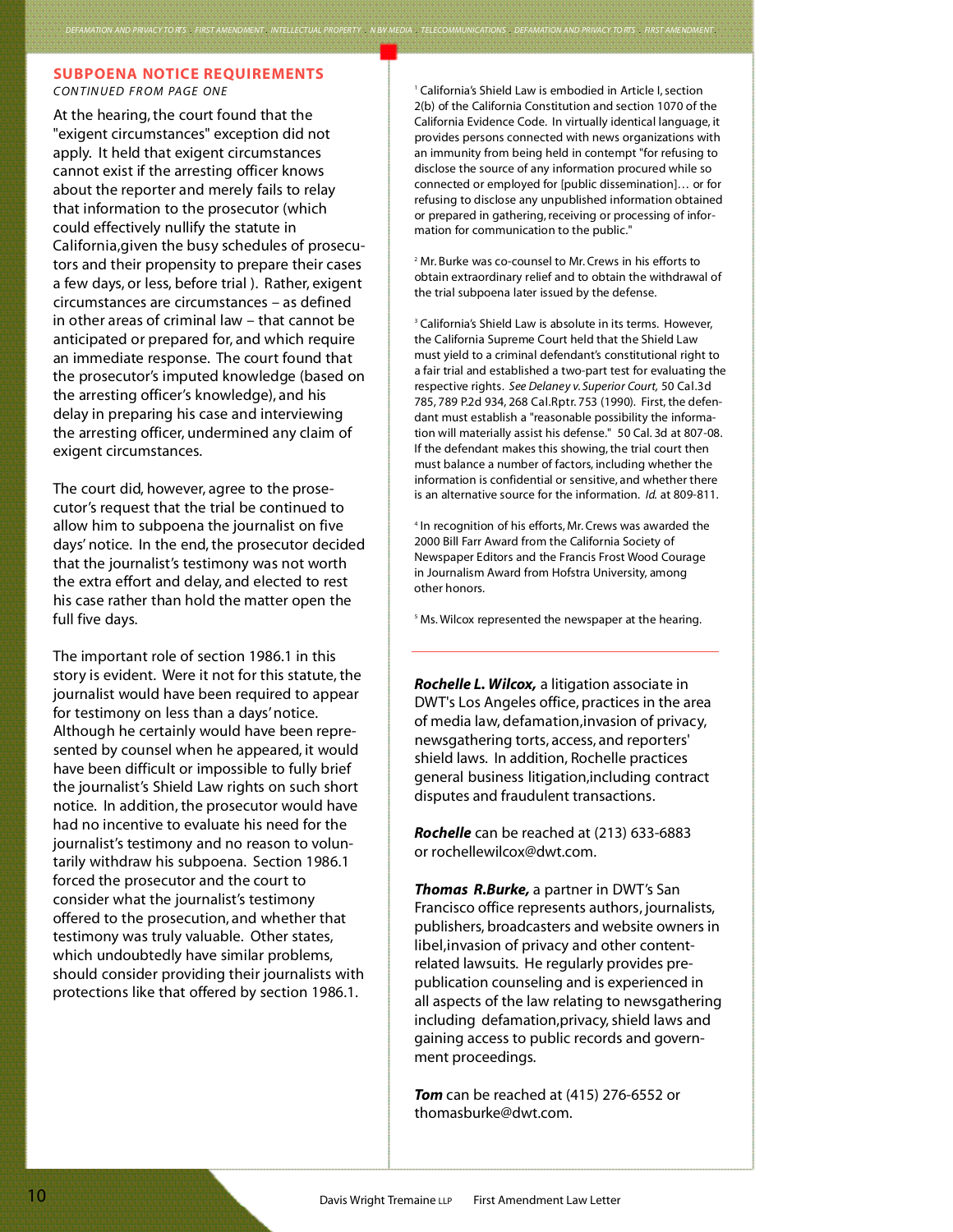

.<br>DEFAMATION AND PRIVACY TO RES. FIRST AMENDMENT. INTELLECTUAL PROPERTY. N BN MEDIA. TELECOMMUNICATIONS. DEFAMATION AND PRIVACY TO RES. FIRST AMENDMENT.